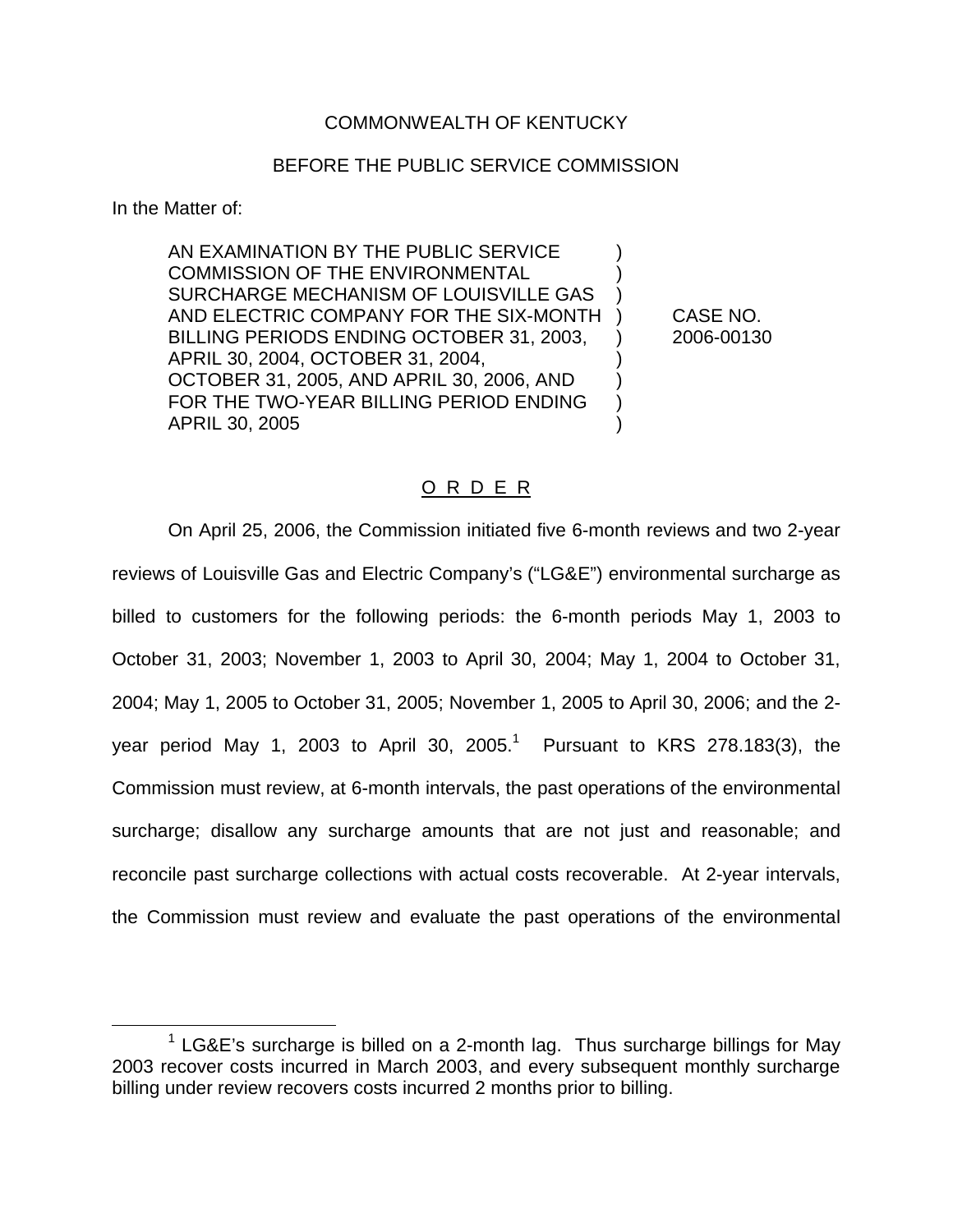surcharge, disallow improper expenses and, to the extent appropriate, incorporate surcharge amounts found just and reasonable into the existing base rates of the utility.

The Attorney General, by and through his Office of Rate Intervention ("AG"), and the Kentucky Industrial Utility Customers, Inc. ("KIUC") sought and were granted intervention in this proceeding. The Commission issued a procedural schedule on April 25, 2006 that provided for discovery, the filing of prepared testimony, an informal conference, and a public hearing. LG&E filed prepared direct testimony and responded to requests for information. The intervenors filed requests for information and KIUC submitted testimony. On August 24, 2006, LG&E, the AG, and KIUC filed a joint motion requesting that the Commission cancel the public hearing, as the parties were willing to waive their right to a hearing and submit the case for decision based on the existing record on the condition that they were allowed to file simultaneous briefs no later than September 28, 2006. The Commission granted the joint motion on August 28, 2006 and the parties filed simultaneous briefs on September 28, 2006.

On November 21, 2006, LG&E filed a motion requesting approval to file corrections to its previously filed direct testimony, a data response, and its September 28, 2006 brief. LG&E stated that in October 2006 it had discovered errors in the methodology used to determine its over- or under-recovery of surcharge revenues. LG&E also requested that an informal conference be scheduled for November 29, 2006 to discuss the proposed corrections. At the November 29, 2006 informal conference, an abbreviated procedural schedule was developed to afford the parties the opportunity to conduct discovery on the corrected testimony and responses. The agreed procedural schedule also provided that LG&E, the AG, and KIUC would have the opportunity to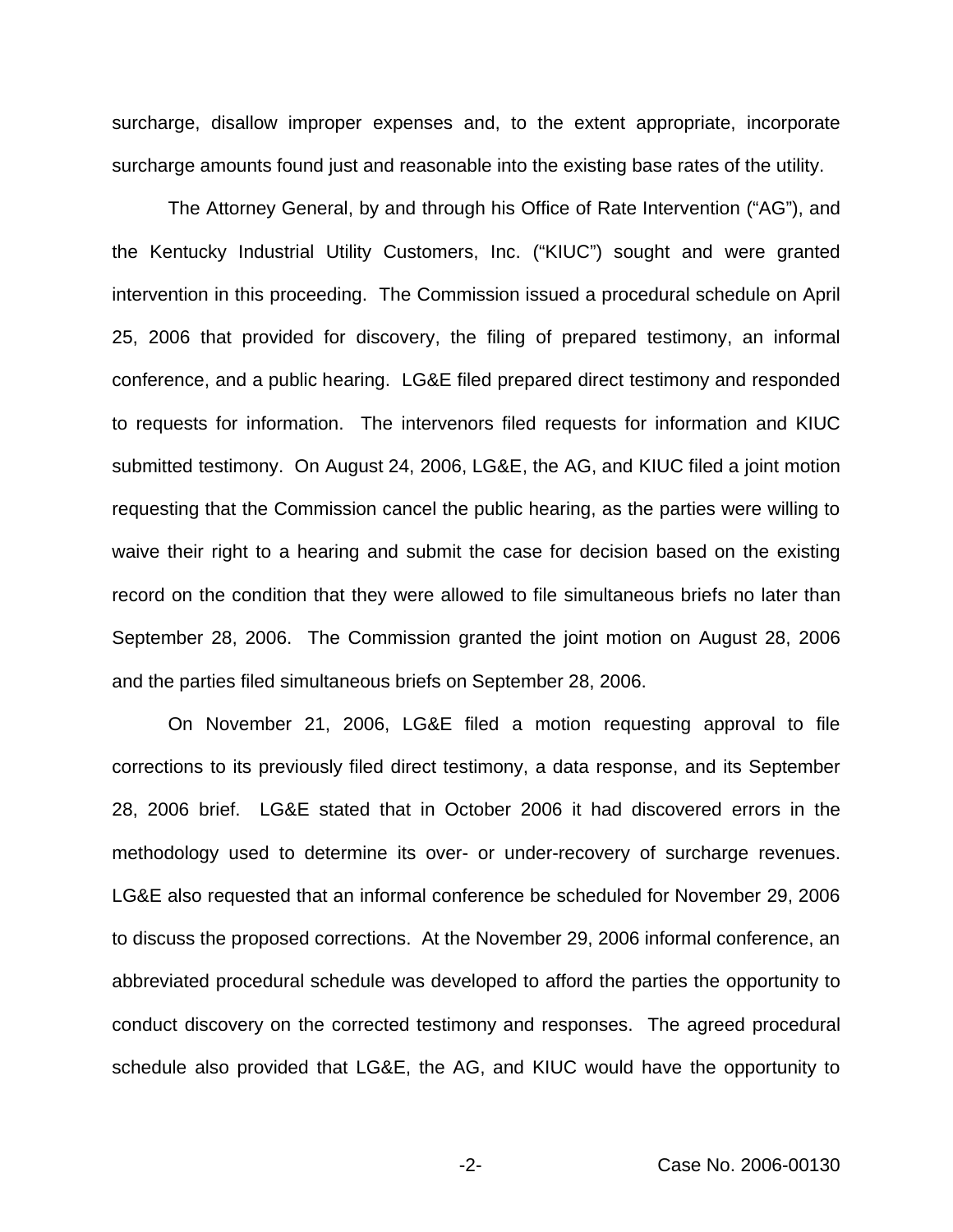indicate whether this case could be submitted for decision based on the existing record without a hearing or whether a hearing would be requested. The Commission's December 5, 2006 Order granted LG&E's motion to file the corrections and approved the procedural schedule. On December 12, 2006, LG&E, the AG, and KIUC filed a joint motion again requesting the Commission to decide all issues in this proceeding on the existing record.

### SURCHARGE ADJUSTMENT

The April 25, 2006 Order initiating this case indicated that since each of the six periods under review in this proceeding may have resulted in over- or under-recoveries, the Commission would entertain proposals to adopt one adjustment factor to net all over- or under-recoveries. LG&E determined that it had a net under-recovery of its environmental costs for all the periods, including the months included in the expansion, of  $$6,912,066.<sup>2</sup>$  LG&E proposed that the net under-recovery be collected from customers over a 12-month period by increasing the total jurisdictional environmental surcharge revenue requirement by \$576,005 per month for the first 6 months and \$576,006 for the second 6 months beginning in the first billing month following the

 $2$  November 21, 2006 Motion for Leave to File Corrected Evidence and Brief and Motion for Informal Conference ("November 21, 2006 Motion") at 1-3. LG&E had originally determined that its net under-recovery was \$2,649,068, See Conroy Direct Testimony at 2. The final revision to the net under-recovery determination included in the November 21, 2006 motion resulted from an error in how the monthly surcharge true-up adjustment were recognized in the calculation of the net under-recovery. LG&E discovered the error when it reviewed the methodology for calculating the underrecovery position as part of its on-going process improvement initiative.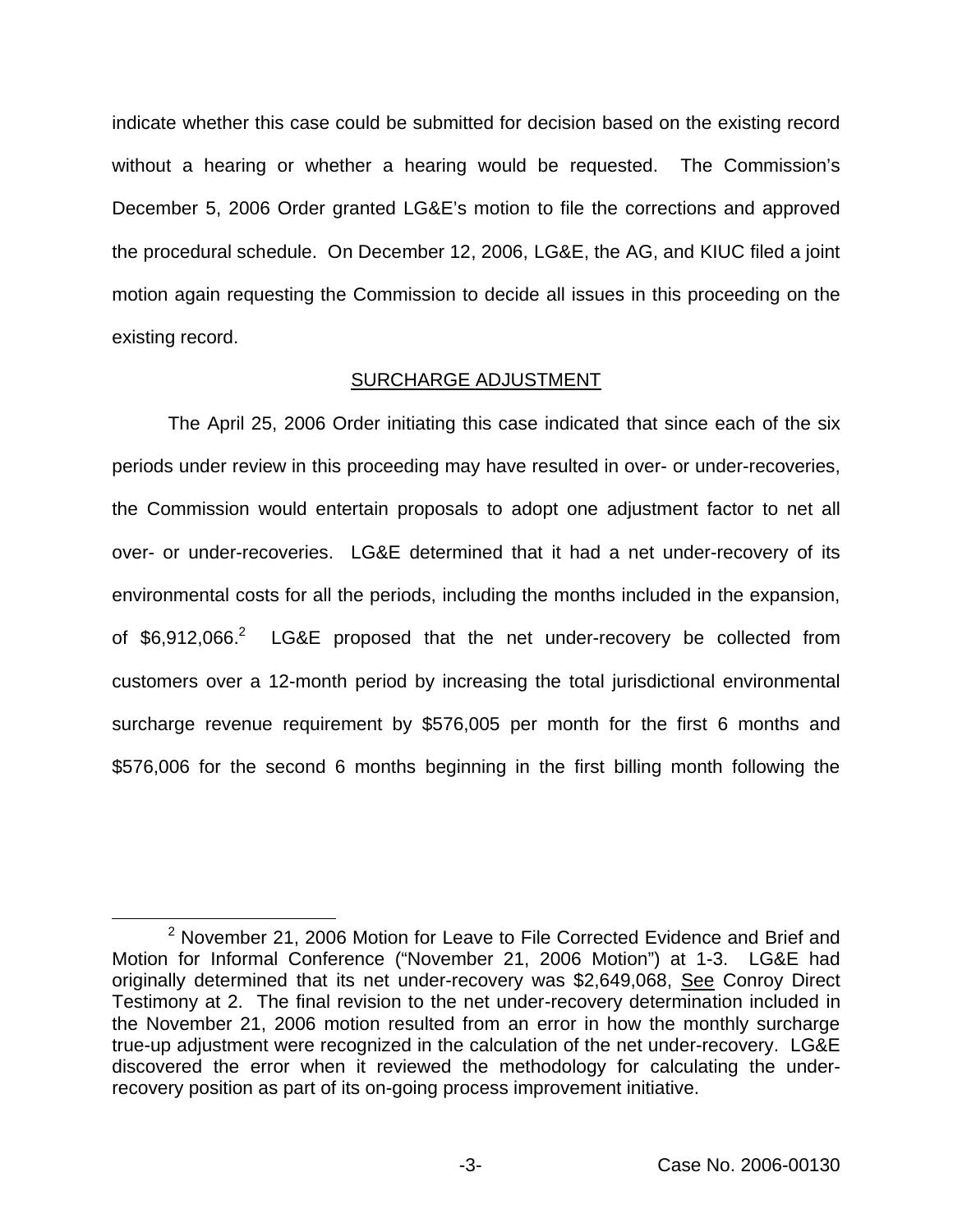Commission's decision in this proceeding.<sup>3</sup> Neither the AG nor KIUC expressed an opinion on the amount of the net under-recovery or LG&E's proposal on collecting the under-recovery from ratepayers.

The Commission has reviewed and finds reasonable LG&E's calculation of a net under-recovery of \$6,912,066 for the billing periods covered in this proceeding. The Commission also finds reasonable LG&E's proposal to increase the total jurisdictional environmental surcharge revenue requirement in each of the first 12 billing months following the date of this Order, with the increase in the first 6 months being \$576,005 and the increase in second 6 months being \$576,006.

During the processing of this review, the Commission has observed that LG&E has submitted in its monthly surcharge filings several revisions to previous monthly filings which corrected errors or omissions. In addition, LG&E sought brief delays in responding to the April 25, 2006 initial data request and filed the November 21, 2006 Motion to correct an error in the calculation of the net under-recovery. During this case, LG&E was asked to describe the processes employed to collect and assemble the information submitted with the monthly surcharge filings and to describe the internal

<sup>&</sup>lt;sup>3</sup> Revised Corrected Conroy Direct Testimony at 6. LG&E had originally proposed to collect the net under-recovery from ratepayers over a 4-month period, at \$662,267 per month beginning with the first full billing month following the Commission's Order in this proceeding, See Conroy Direct Testimony at 5. However, after determining the corrected net under-recovery was \$6,912,066, LG&E proposed a 12 month collection period. LG&E cited as support for this period the Commission's treatment of an over-recovery of approximately \$6,000,000 for Kentucky Utilities Company ("KU") in Case No. 2003-00068, An Examination by the Public Service Commission of the Environmental Surcharge Mechanism of Kentucky Utilities Company fro the Six-Month Billing Periods Ending January 31, 2001, July 31, 2001, January 31, 2002, and January 31, 2003 and for the Two-Year Billing Periods Ending July 31, 2000 and July 31, 2002, final Order dated October 17, 2003 and rehearing Order dated May 4, 2004.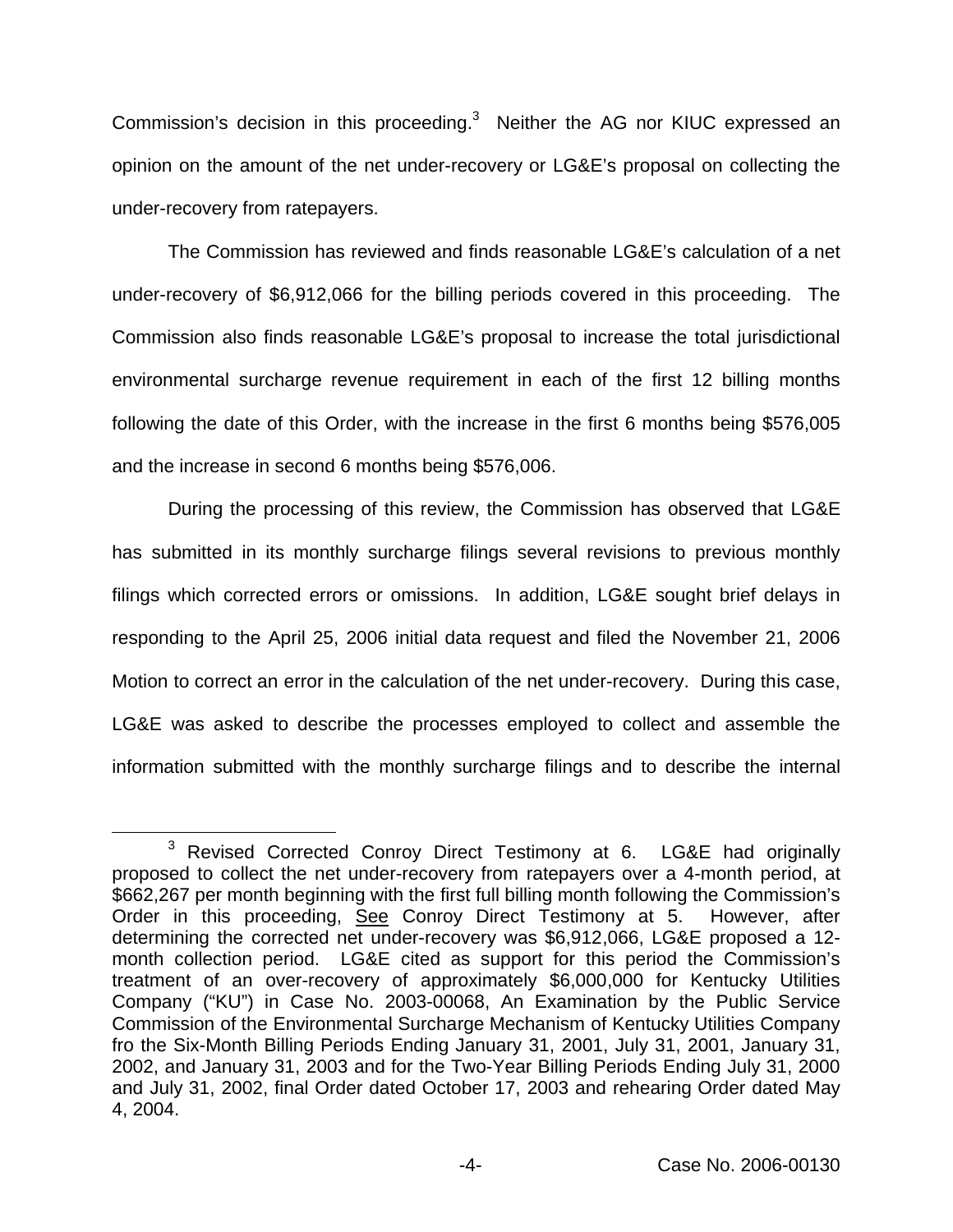controls employed to ensure the accuracy of that information. LG&E responded by describing a process it began in late 2004 to document the surcharge process for developing the monthly filings and to identify and resolve internal issues related to the preparation of the monthly surcharge filings. $4$  The Commission believes LG&E has undertaken constructive action to address this issue and encourages LG&E to continue its efforts to provide the most accurate and timely information available in the monthly surcharge filings.

## SURCHARGE ROLL-IN

LG&E proposed that it was appropriate in this case to incorporate surcharge amounts found just and reasonable for the 2-year billing period into existing base rates. LG&E recommended that this "roll-in" be in the amount of \$8,669,729.<sup>5</sup> LG&E determined the roll-in amount using the base-current methodology. The proposed roll-in will require the recalculation of the Base Environmental Surcharge Factor ("BESF") component of LG&E's surcharge mechanism. $6\,$  Using the base revenues for the 12

<sup>4</sup> Response to the Commission Staff's First Data Request dated April 25, 2006, Item 19. The error identified in the November 21, 2006 Motion was discovered as part of LG&E's ongoing process review.

<sup>&</sup>lt;sup>5</sup> Conroy Direct Testimony at 7 and Response to the Commission Staff's First Data Request dated April 25, 2006, Item 11.

 $6$  The surcharge mechanism uses the following formula to calculate the surcharge factor:  $MESF = CESF - BESF$ . MESF is the Monthly Billed Environmental Surcharge Factor. CESF is the Current Period Environmental Surcharge Factor and reflects the environmental costs for the current expense month. The BESF reflects the portion of total eligible environmental surcharge revenue requirement that has been rolled into base rates.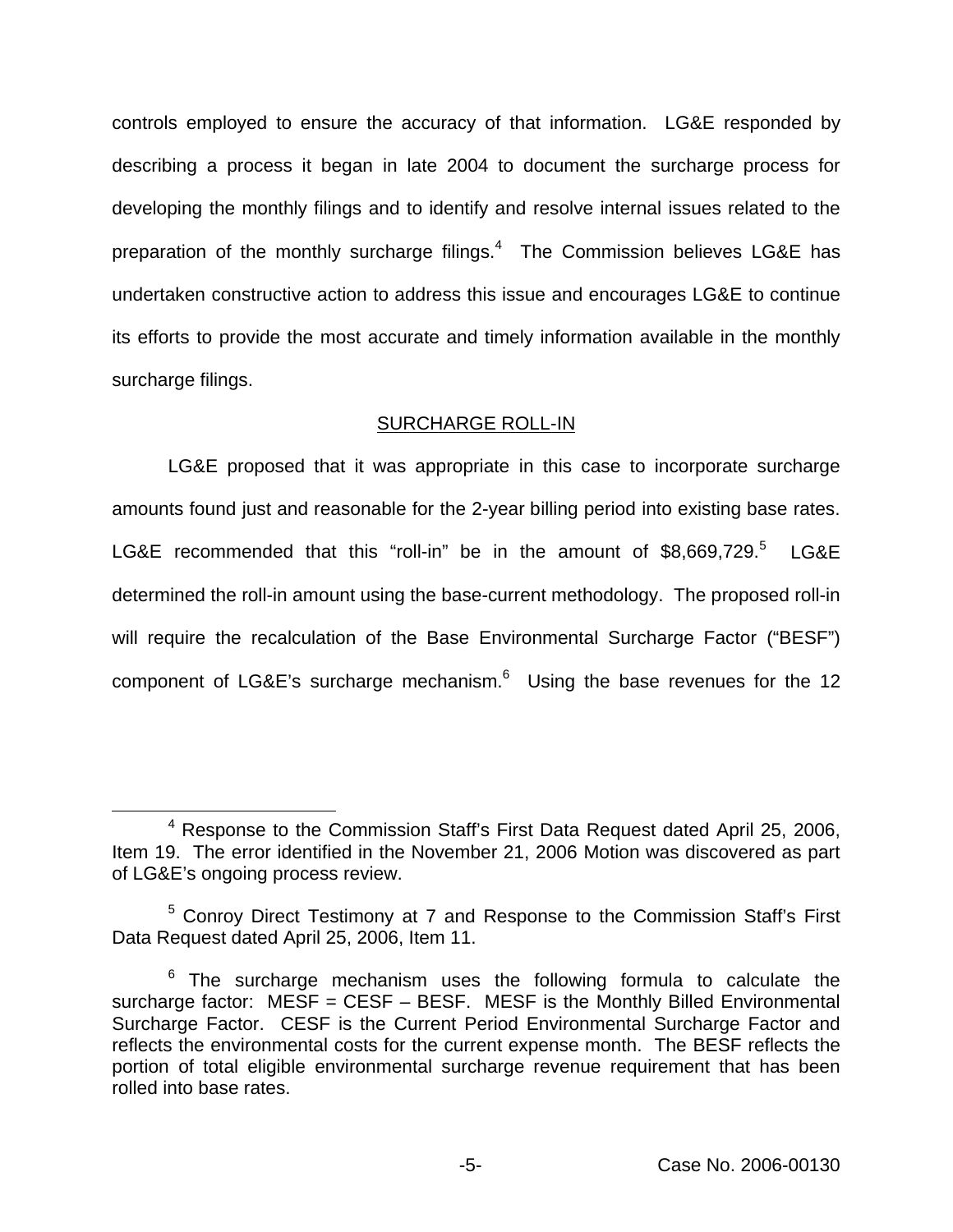months ending February 2006,<sup>7</sup> LG&E determined a BESF of 3.36 percent. LG&E noted that in order to be consistent with the Commission's previous decision in Case No. 2003-00068,<sup>8</sup> the BESF to be included in its surcharge mechanism would need to be calculated using base revenues for the 12-month period ending with the month preceding the month in which the Commission approved the roll-in. Neither the AG nor KIUC expressed an opinion on the proposed roll-in amount or how the BESF should be recalculated to reflect the roll-in.

The Commission has reviewed and finds it reasonable that \$8,669,729 from the surcharge should be rolled into existing base rates. The Commission also finds that LG&E should make a final determination of the BESF in a manner consistent with the Commission's May 4, 2004 Order in Case No. 2003-00068 and submit its calculation of the BESF along with the first monthly surcharge filing submitted after the date of this Order.

# ALLOCATION OF ROLL-IN

LG&E proposed two different methodologies for use in allocating the \$8,669,729 roll-in amount to its various customer classes. The first methodology would allocate the roll-in amount to the classes of service on the basis of base-rate revenues. LG&E

 $7$  This period corresponds with the last 12 months included in the surcharge review periods.

<sup>&</sup>lt;sup>8</sup> Case No. 2003-00068, An Examination by the Public Service Commission of the Environmental Surcharge Mechanism of Kentucky Utilities Company for the Six-Month Billing Periods Ending January 31, 2001, July 31, 2001, January 31, 2002, and January 31, 2003 and for the Two-Year Billing Periods Ending July 31, 2000 and July 31, 2002, rehearing Order dated May 4, 2004.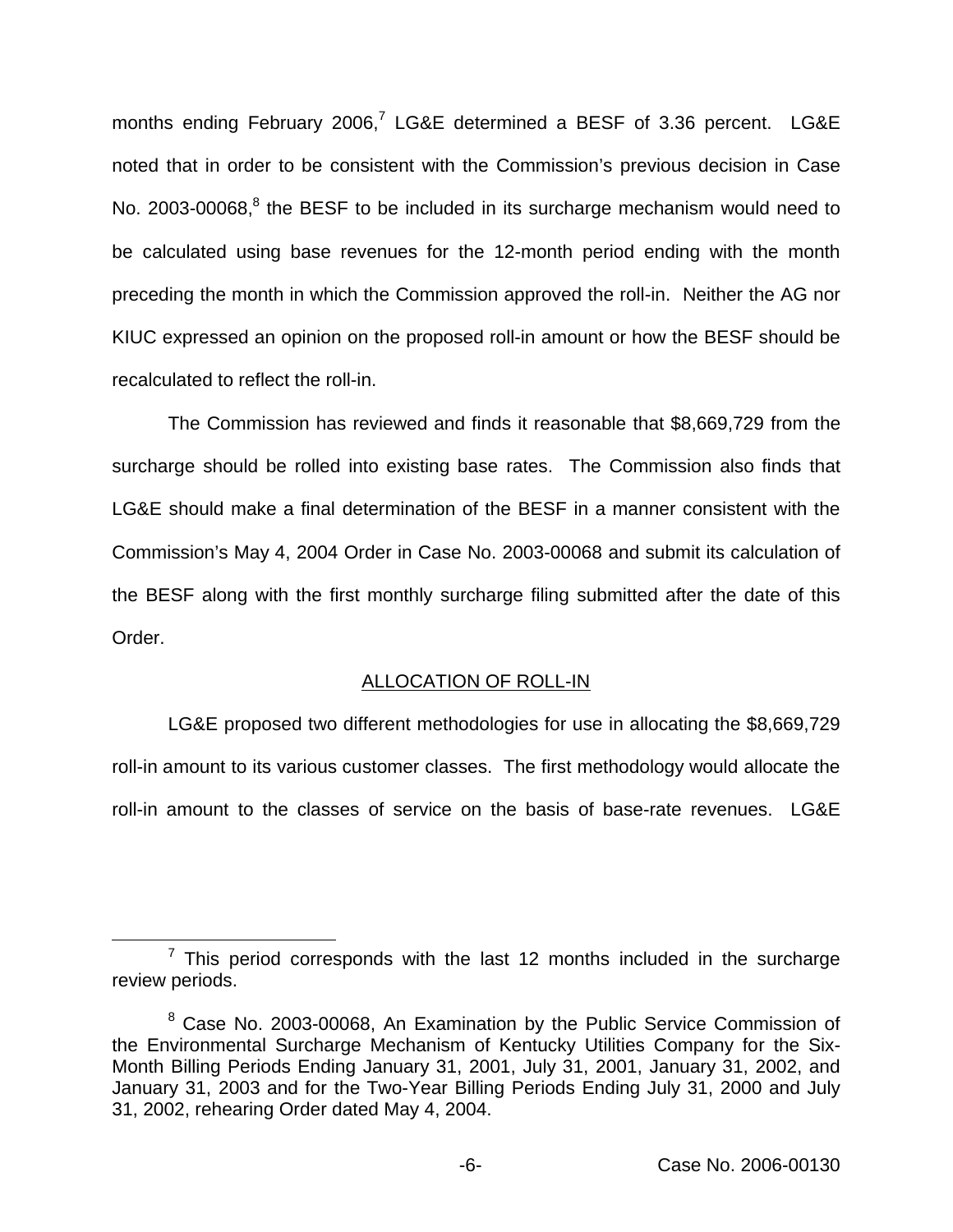contended that this "Revenues Methodology" is the approach that has been followed in previous cases where surcharge amounts have been rolled into existing base rates.<sup>9</sup>

The alternative methodology starts with the roll-in amount allocated to the customer classes under the Revenues Methodology, and then adjusts the amount by either credit or charge depending on whether a class rate of return fell outside a range of plus or minus 100 basis points<sup>10</sup> around the overall rates of return for LG&E determined in LG&E's last general rate case, Case No. 2003-00433.<sup>11</sup> If this alternative methodology were adopted in this case, LG&E stated that, consistent with the Commission's decision in Case No. 2003-00068, the allocations would be revised to reflect the base rates for the most recent 12-month period.<sup>12</sup>

LG&E also proposed a change in how the roll-in amount would be incorporated into the unit charges. In previous cases where there had been a surcharge roll-in, the amounts allocated to each rate class were assigned to all components of base rates<sup>13</sup> on a pro-rata basis. LG&E recommended that in rate schedules consisting of a

<sup>&</sup>lt;sup>9</sup> Seelye Direct Testimony at 2.

 $10$  Customer class rates of return above the 100 basis point range would be credited while customer class rates of return below the 100 basis point range would be charged. However, no rate class would receive less than 25 percent of the roll-in amount as determined under the Revenues Methodology for that class. See Seelye Direct Testimony at 10-11.

 $11$  Case No. 2003-00433, An Adjustment of the Gas and Electric Rates, Terms, and Conditions of Louisville Gas and Electric Company, final Order dated June 30, 2004.

<sup>&</sup>lt;sup>12</sup> Seelye Direct Testimony at 13-14.

 $13$  As used in this discussion, the components of base rates are the customer charge, the energy charge, and the demand charge, as applicable.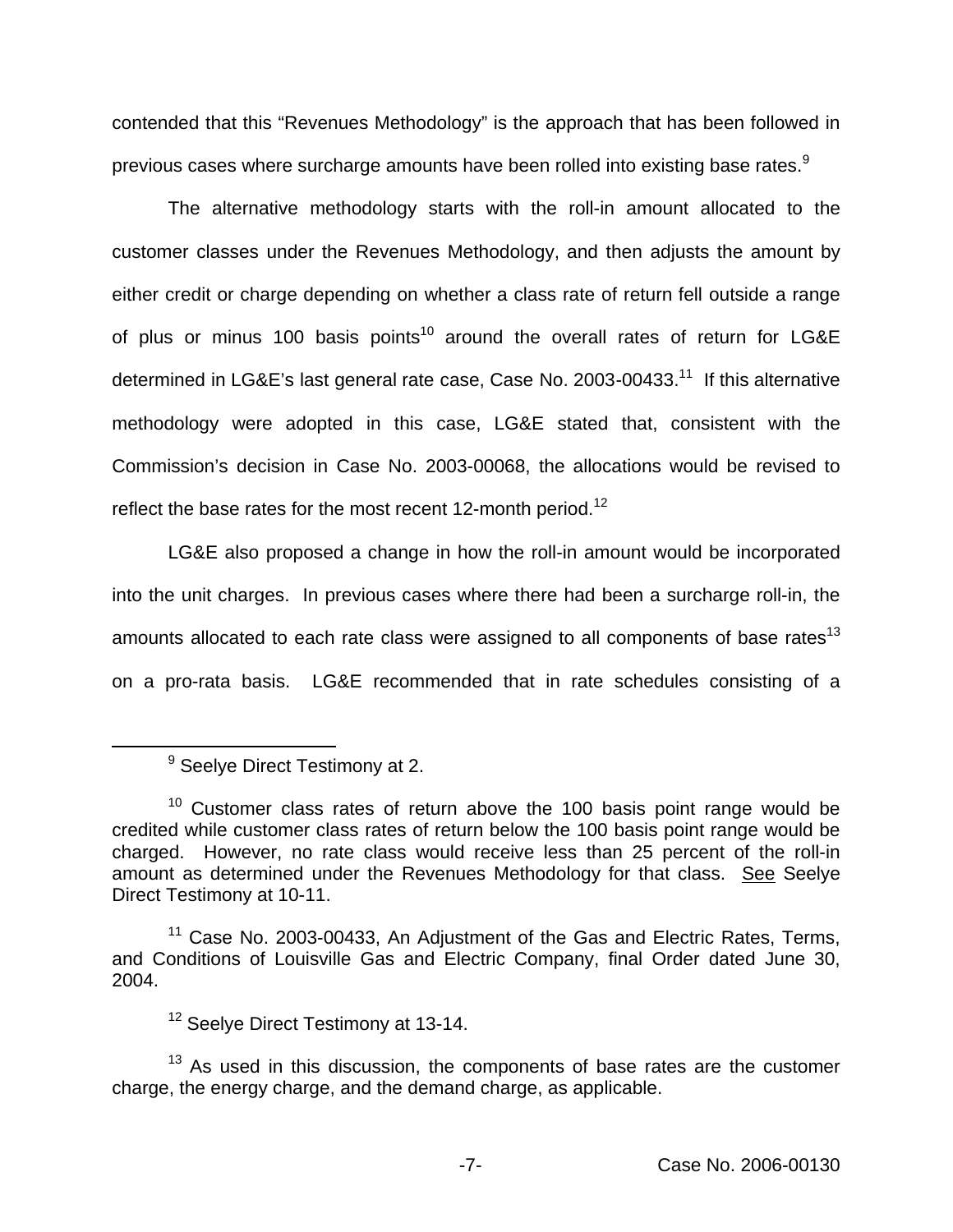customer charge and energy charge, the roll-in amount should be allocated exclusively to the energy charge. In rate schedules consisting of a customer charge, energy charge, and demand charge, LG&E recommended that the roll-in amount be allocated exclusively to the demand charge. Lighting rates would be handled in the same manner as previous cases, on a charge per fixture basis.<sup>14</sup> LG&E proposed that this change should be adopted regardless of whether the Revenue Methodology or the alternative methodology was used to allocate the roll-in amounts to the rate classes.<sup>15</sup>

In support of the alternative methodology, LG&E noted this approach would allocate the roll-in amount in a way that gave some recognition to the inter-class rate subsidies that currently exist in LG&E's rates. LG&E observed that the roll-in proceeding provided the opportunity for the Commission to move rates closer to the cost of providing service, which would be consistent with the principles of gradualism, rate continuity, and cost of service. LG&E stated that given the various class rates of return established in Case No. 2003-00433, it would be reasonable for the Commission to address the subsidy issue when transferring environmental surcharge revenue requirements into base rates.<sup>16</sup>

KIUC recommended that the alternative methodology be utilized to allocate the roll-in amount to the customer classes and supported LG&E's proposal for incorporating the applicable roll-in amounts to the components of base rates. KIUC argued that there is more than sufficient, uncontested, cost-of-service study evidence in this proceeding to

<sup>&</sup>lt;sup>14</sup> Seelye Direct Testimony at 14.

<sup>&</sup>lt;sup>15</sup> Joint Brief of KU and LG&E at 14.

<sup>&</sup>lt;sup>16</sup> Seelye Direct Testimony at 2, 3, and 5.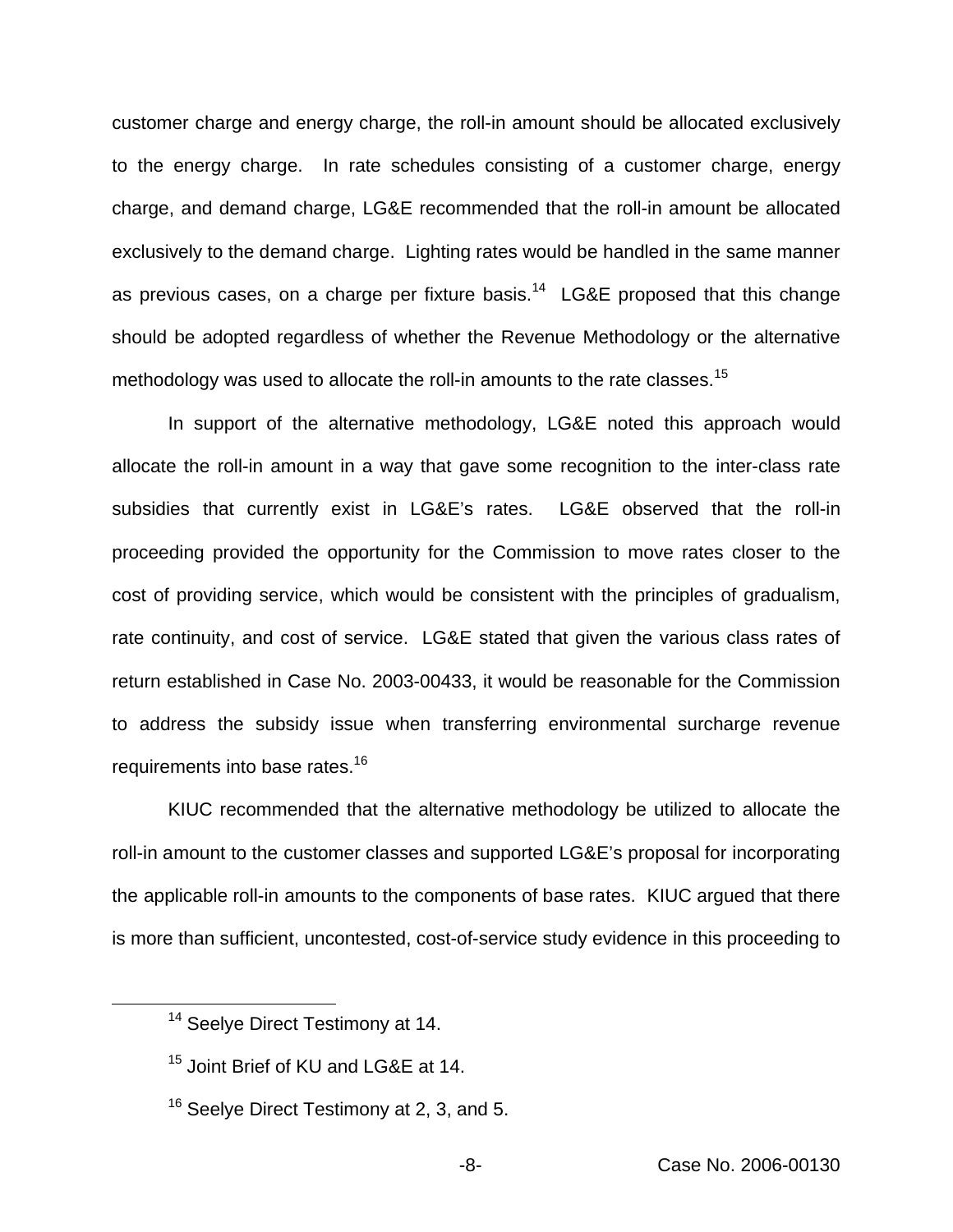demonstrate that class subsidies exist in LG&E's current rates.<sup>17</sup> KIUC contended that when changing base rates, through a roll-in or otherwise, the new rates must be fair, just, and reasonable.<sup>18</sup> Thus, KIUC reasoned that this fact requires the use of the alternative methodology offered by LG&E. KIUC noted that a comparison of average customer bills under the two methodologies did not produce significantly different results.<sup>19</sup> KIUC stated that the current proceeding was unlike Case No. 2004-00426,<sup>20</sup> where KIUC had recommended multiple different environmental surcharges on different customer classes in order to address the class inequities embedded in the base rates. In this case KIUC argued,

This case is fundamentally different from the prior one. Here we are not attempting to address base rate cost-of-service inequities through the surcharge; we are attempting to address base rate inequities through base rates. There is no legal or policy roadblock to making base rates more reasonable (e.g., bringing them closer to cost-of-service) in a proceeding whose explicit purpose is to change base rates. $21$ 

KIUC also contended that the class subsidy issue needed to be addressed in this proceeding since LG&E has shifted a large amount of its cost recovery away from traditional rate cases. $22$  On November 13, 2006, KIUC filed a motion to supplement the

 $18$  Id. at 14.

<sup>19</sup> Id. at 17-18.

 $20$  Case No. 2004-00426, The Application of Kentucky Utilities Company for a Certificate of Public Convenience and Necessity to Construct Flue Gas Desulfurization Systems and Approval of Its 2004 Compliance Plan for Recovery by Environmental Surcharge.

 $22$  Id. at 21.

<sup>&</sup>lt;sup>17</sup> KIUC Brief at 6-9.

<sup>&</sup>lt;sup>21</sup> KIUC Brief at 20.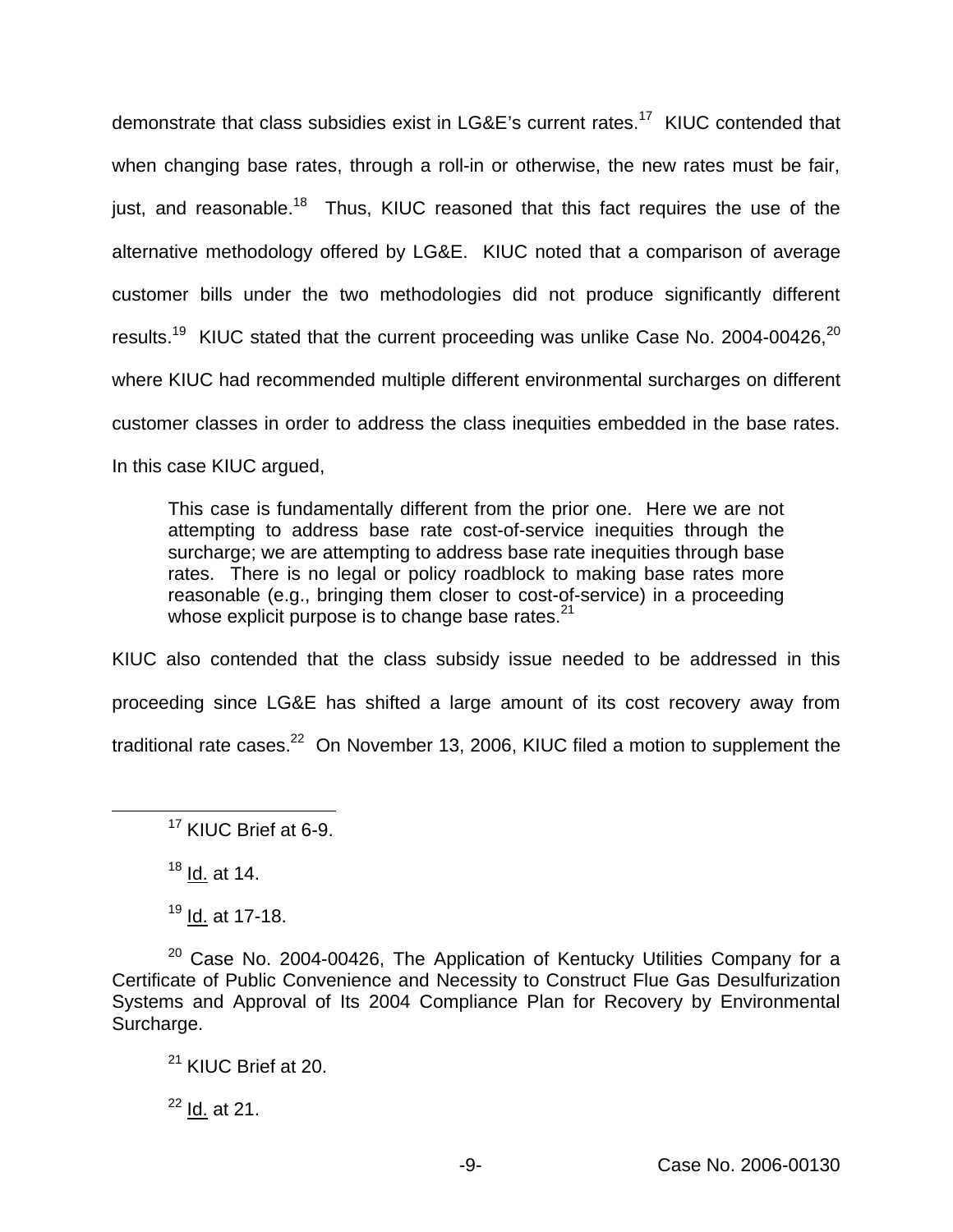record to include environmental surcharge rate increase information that had been provided by LG&E in Case No. 2006-00208.<sup>23</sup>

The AG recommended that the Revenues Methodology be utilized to allocate the roll-in amounts to the customer classes, but expressed no opinion on LG&E's proposal on how to incorporate the roll-in in the base rate components. The AG argued that the alternative methodology must be rejected because KRS 278.183 does not authorize the use of the 2-year roll-in of surcharge amounts into base rates to address rate class subsidies or to create changes in the allocated class contribution to revenue requirements approved in the general rate case. The AG noted that KRS 278.183 is a cost recovery statute designed to allow the utility to recover environmental compliance costs outside of a general rate case. The AG further noted that KRS 278.183 is a statute replete with specifics, but the correction of purported class subsidies in base rates is not established as an issue to be considered by the Commission. The AG advocated that the Commission should continue to use the Revenues Methodology, which is consistent with the Commission's previous decisions involving the roll-in of the surcharge. $24$ 

As we noted at the beginning of this Order, KRS 278.183(3) provides that every 2 years the Commission shall review and evaluate the operation of the surcharge, shall disallow improper expenses, and to the extent appropriate, incorporate surcharge amounts found just and reasonable into existing base rates. Consequently, the explicit

 $23$  Case No. 2006-00208, The Application of Louisville Gas and Electric Company for Approval of Its 2006 Compliance Plan for Recovery by Environmental Surcharge.

 $^{24}$  Comments and Brief of the AG at 2, 3, and 6.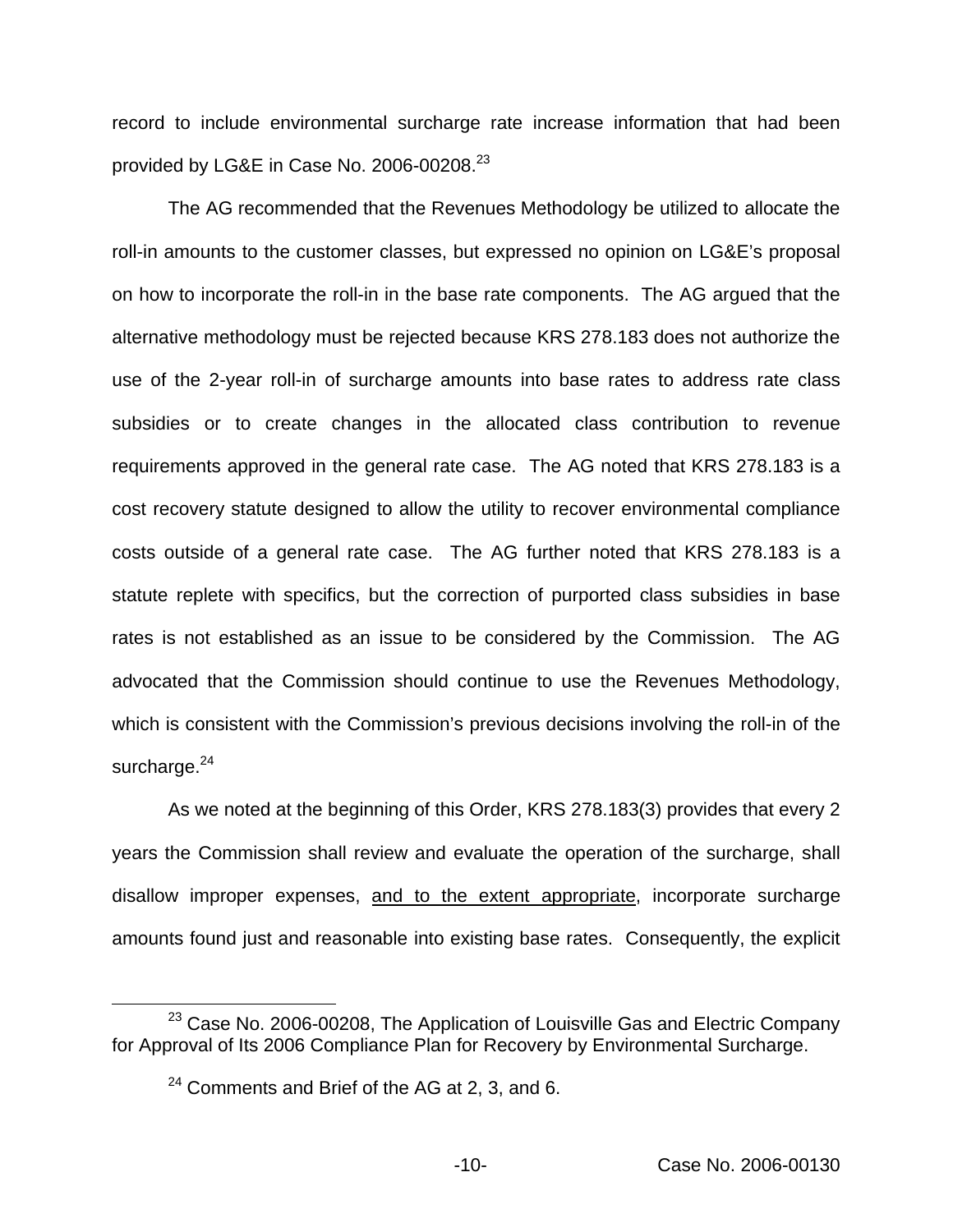purpose of this proceeding is the review of the operation of LG&E's environmental surcharge. The potential that a portion of the surcharge may be rolled into existing base rates is a possible outcome of this proceeding, not its focus.

In the June 20, 2005 Order in Case No. 2004-00426, the Commission stated that it was not persuaded that an environmental surcharge proceeding was an appropriate venue to address discrepancies in the rate design of KU's base rates. $25$  The Commission finds nothing in this record to persuade us that an environmental surcharge review constitutes an appropriate venue either. Regardless of how KIUC wishes to characterize this proceeding, it is still attempting to utilize the surcharge as a means to correct perceived rate class inequities in base rates. The appropriate venue to correct such perceived inequities is a general rate case, not an environmental surcharge review.

The contention that LG&E is shifting more of its cost recovery to the environmental surcharge and away from traditional rate cases is of no relevance. KRS 278.183 is a cost recovery statute that affords qualifying utilities the option of seeking the recovery of certain environmental compliance costs associated with the production of electricity from the burning of coal through a surcharge rather than a general rate case proceeding. With the changes in environmental compliance regulations over the past decade, it is no surprise LG&E would avail itself of this option.

Therefore, the Commission finds that the roll-in of \$8,669,729 should be allocated to the various rate classes using the Revenues Methodology. This approach is consistent with previous surcharge review cases where there has been a roll-in of the

<sup>25</sup> Case No. 2004-00426, June 20, 2005 Order at 30.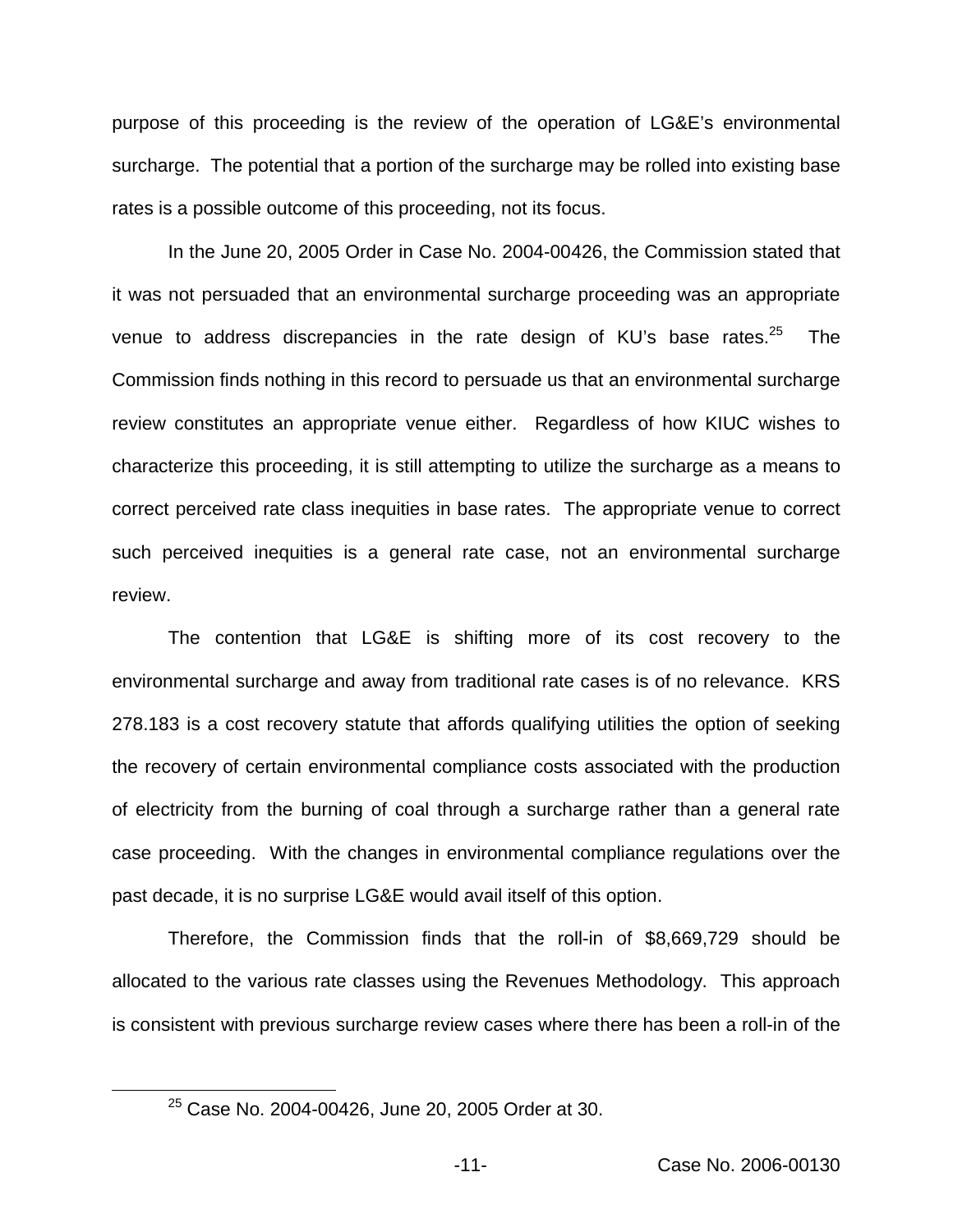surcharge into existing base rates. The Commission makes no finding on the accuracy or reasonableness of the various cost-of-service analyses submitted in this record, but notes that we are not persuaded that such issues are appropriate in a surcharge review proceeding. Having determined that the Revenues Methodology is the appropriate approach to be utilized, the Commission finds that KIUC's motion to supplement the record should be denied.

The Commission also finds that LG&E's proposal concerning the assignment of the roll-in amounts to either the energy charge or demand charge, as previously described, is reasonable and should be approved.

### RATE OF RETURN

In Case No. 2000-00386,<sup>26</sup> the Commission found that LG&E's debt portion of its overall rate of return on capital should be reviewed and re-established during each 6 month review case. The rate of return on common equity ("ROE") would remain unchanged unless the ROE reflected in LG&E's Earnings Sharing Mechanism ("ESM") was changed or discontinued. If either event occurred, the surcharge ROE would be reviewed during the subsequent 2-year surcharge review. LG&E's ESM was discontinued under the terms of a settlement agreement in Case No. 2003-00433. The current 2-year review is the first since the ESM was discontinued.

LG&E stated that it believed the 10.50 percent ROE established in Case No. 2004-00421 was the reasonable rate of return for environmental surcharge purposes.

 $26$  Case No. 2000-00386, The Application of Louisville Gas and Electric Company for Approval of an Amended Compliance Plan for Purposes of Recovering the Costs of New and Additional Pollution Control Facilities and to Amend Its Environmental Cost Recovery Surcharge Tariff, final Order dated April 18, 2001.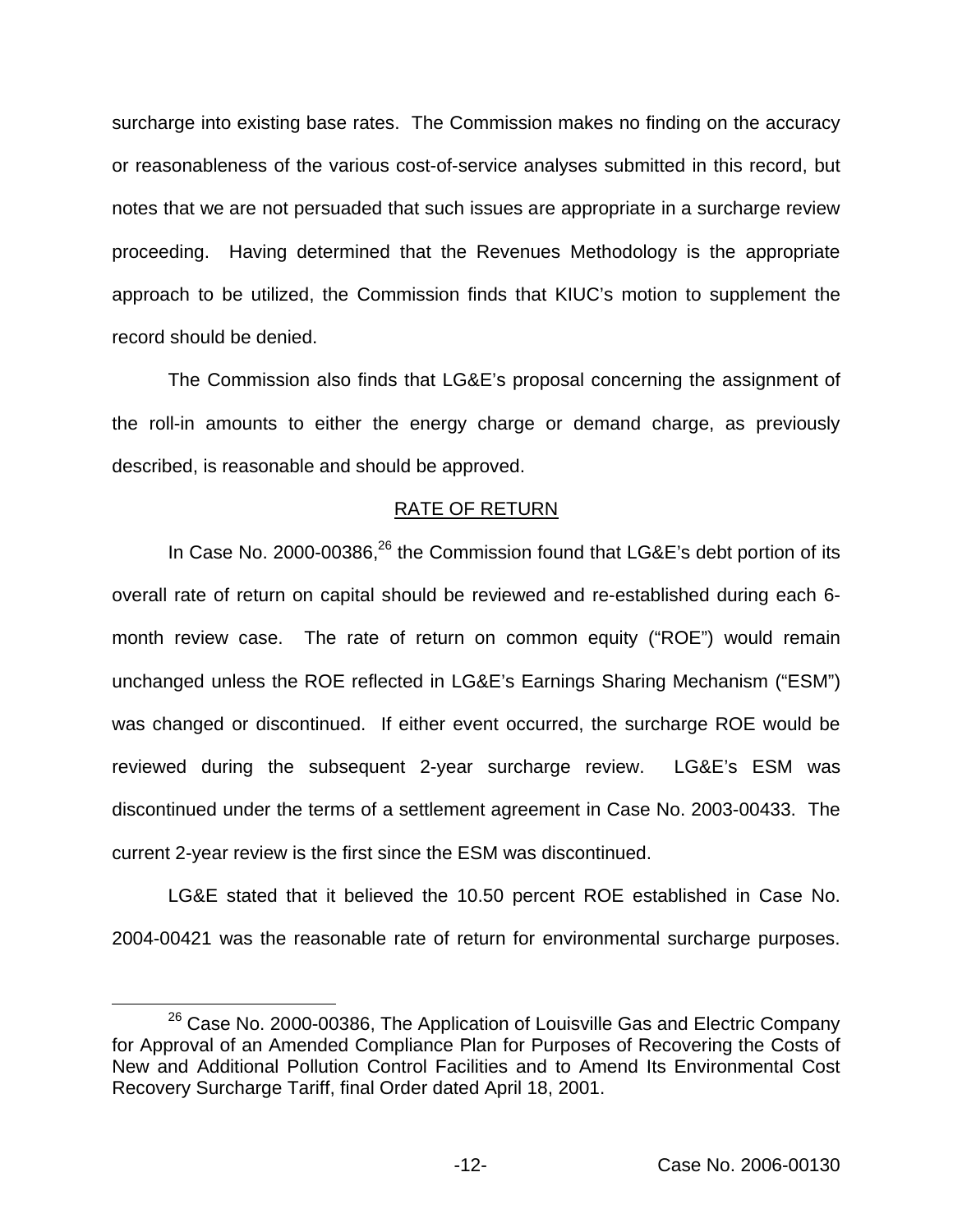LG&E provided the outstanding balances for its long-term debt, short-term debt, preferred stock, and common equity as of February 28, 2006, the last billing month of the review periods. It also provided the blended interest rates for the long-term debt and short-term debt and the cost rate for the preferred stock as of February 28, 2006.<sup>27</sup> Using this information, LG&E calculated an overall rate of return on capital, before income tax gross-up, of 7.62 percent.<sup>28</sup> LG&E also provided the overall rate of return on capital reflecting the tax gross-up approach approved in Case No. 2004-00421.<sup>29</sup>

The Commission has reviewed LG&E's determination of the overall rate of return on capital and finds 7.62 percent to be reasonable. The Commission has also reviewed the determination of the tax gross-up factor and finds that it is consistent with the approach approved in Case No. 2004-00421. Therefore, the Commission finds that the weighted average cost of capital of 7.62 percent and the income tax gross-up factor of 61.5558 should be used in all LG&E monthly environmental surcharge filings subsequent to the date of this Order. In addition, the Commission finds that the ROE used in the determination of the overall rate of return on capital should be examined as part of the 2-year surcharge review proceeding.

<sup>&</sup>lt;sup>27</sup> Response to the Commission Staff's First Data Request dated April 25, 2006, Item 16.

<sup>28</sup> Id.

<sup>&</sup>lt;sup>29</sup> Id. and Response to the Commission Staff's Second Data Request dated June 29, 2006, Item 7. In the response, LG&E determined that the income tax gross-up factor was 61.5558 which would produce a tax grossed-up weighted average cost of capital of 11.23 percent.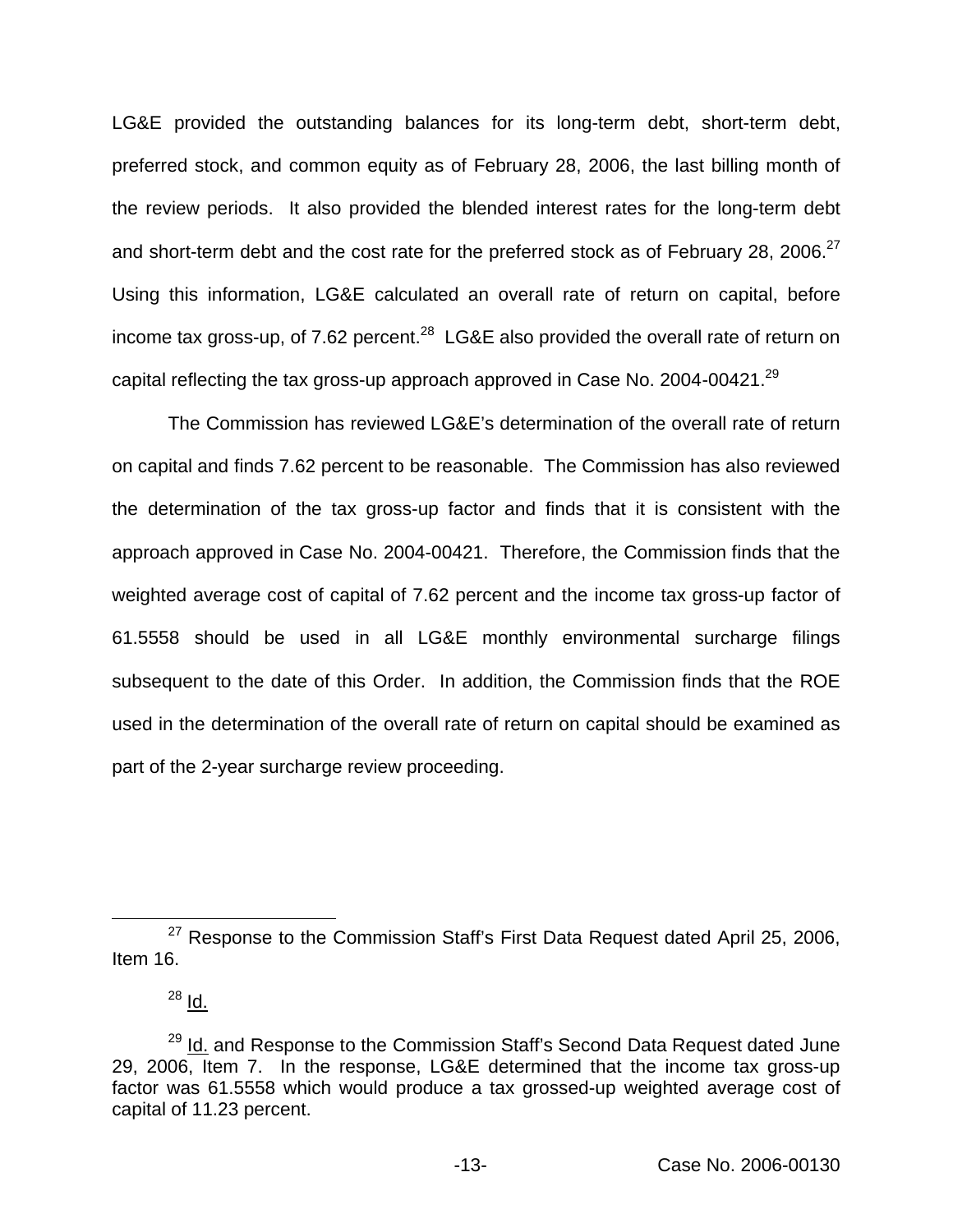### OPERATING EXPENSE EXCLUSION

In its September 4, 2003 Order in Case No. 2002-00147, $30$  the Commission required LG&E to exclude from its pollution control operating expenses a monthly amount of \$22,593 to reflect the elimination of four environmental positions at its Mill Creek generating station as a result of scrubber modifications approved in the 2003 Compliance Plan. The operation and maintenance expense for those positions was already included in LG&E's base rates and, consistent with previous Commission decisions, it was necessary to reduce the level of operating expenses included in the determination of the environmental surcharge revenue requirements.

In this proceeding, LG&E noted that new base rates were implemented as a result of Case No. 2003-00433 and that the labor expenses associated with the four employees were not included in the determination of base rates. $31$  LG&E continued to recognize the operating expense exclusion in the determination of the monthly surcharge factor even though the "double recovery" it was designed to address no longer existed. LG&E proposed that the exclusion should be eliminated from its monthly surcharge calculations. In determining its total net under-recovery for these review periods, LG&E eliminated the affects of the operating expense exclusion as part of its calculations beginning with the July 2004 expense month. LG&E proposed that the operating expense exclusion recognized in the monthly surcharge calculations since the expense month of March 2006 should be addressed in the appropriate 6-month

 $30$  Case No. 2002-00147, The Application of Louisville Gas and Electric Company for Approval of Its 2002 Compliance Plan for Recovery by Environmental Surcharge, final Order dated February 11, 2003 and rehearing Order dated September 4, 2003.

<sup>&</sup>lt;sup>31</sup> Conroy Direct Testimony at 4.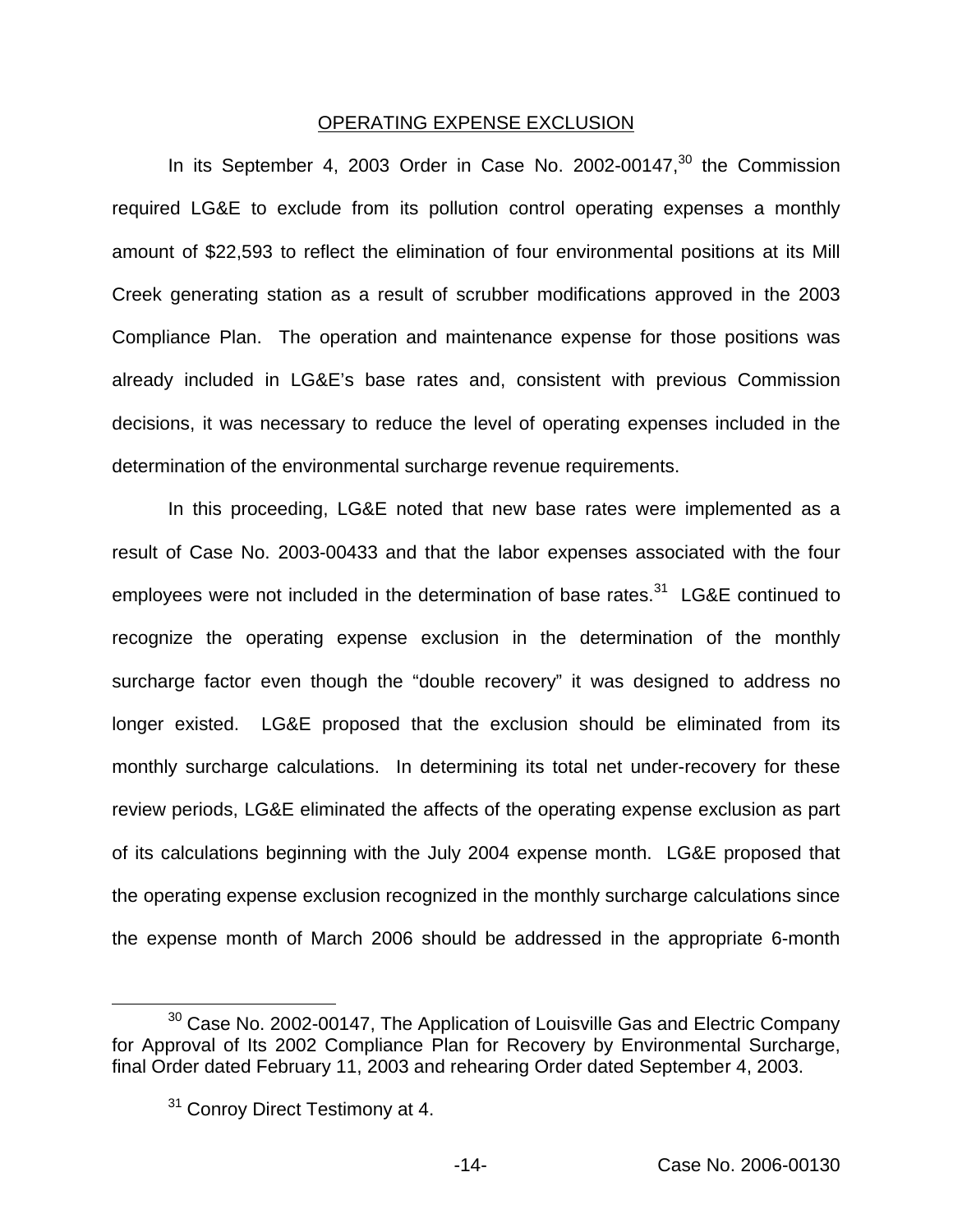review periods in the future. $32$  Neither the AG nor KIUC offered a position on LG&E's proposal.

The Commission finds that since the labor expenses are no longer included in base rates, LG&E's proposal to eliminate the associated operating expense exclusion is reasonable. As stated previously in this Order, the Commission has found the determination of the total net under-recovery to be reasonable, and that calculation reflects the elimination of the operating expense exclusion since the first expense month after LG&E's current base rates became effective. The Commission also finds reasonable LG&E's proposal to address the affects of the operating expense exclusion on the monthly surcharge calculations since the expense month of March 2006 in the appropriate 6-month surcharge reviews.

IT IS THEREFORE ORDERED that:

1. LG&E shall include a \$576,005 monthly increase in its jurisdictional environmental revenue requirement determined in the first 6 billing months following the date of this Order and include a \$576,006 monthly increase in its jurisdictional environmental revenue requirement determined in the second 6 billing months following the date of this Order, as discussed herein.

2. LG&E shall roll into its existing base rates \$8,669,729 in environmental surcharge amounts found to be just and reasonable herein. The roll-in shall be allocated to the customer classes using the Revenues Methodology. The assignment of the roll-in amount to base rate components shall be as described herein.

 $32$  Id. at 5.